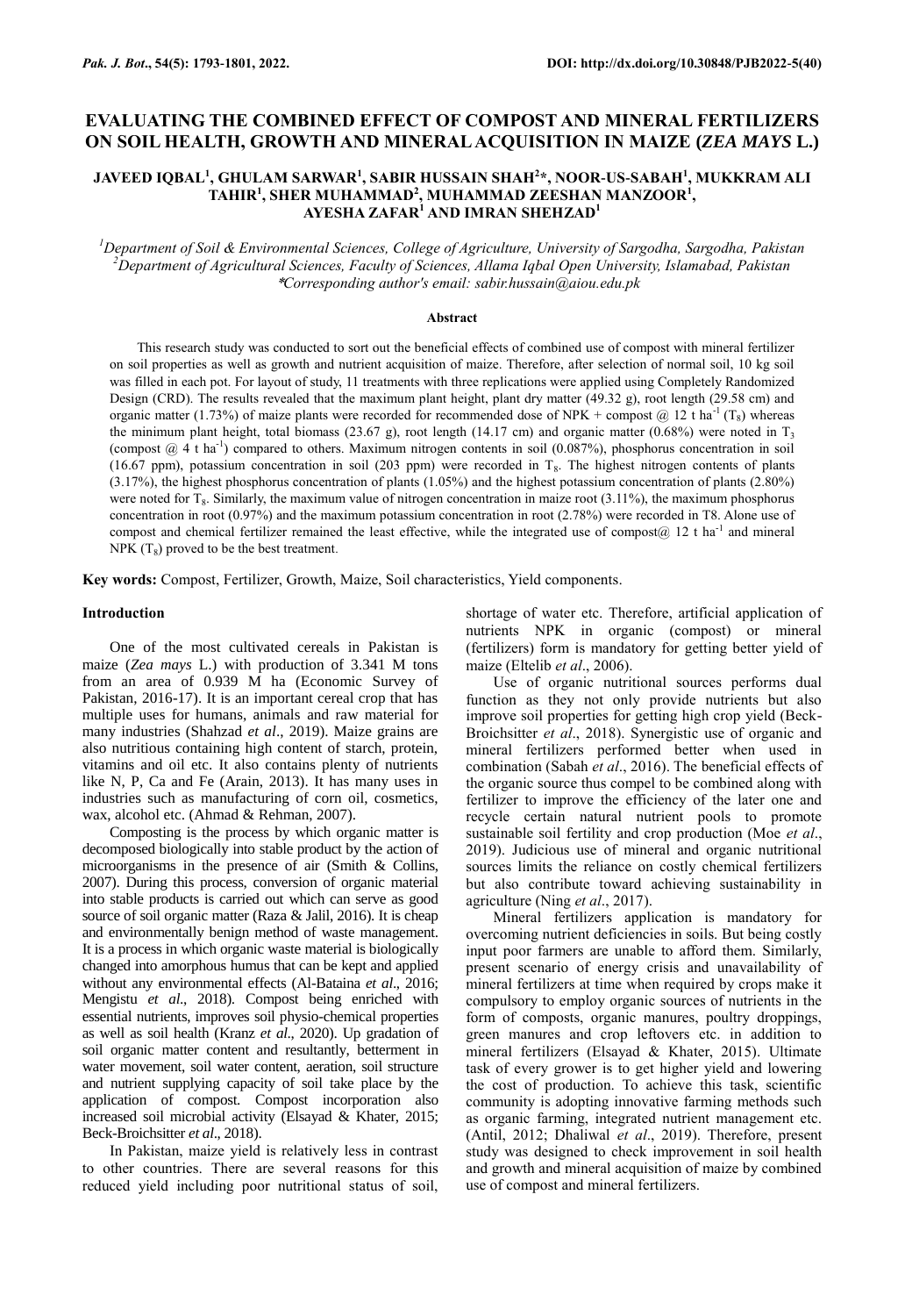# **Materials and Methods**

**Treatments and layout of study:** In order to testify an improvement in soil health and growth and mineral acquisition of maize by combined use of compost and mineral fertilizers, a pot study was performed at CoA, UOS in 2014. After choosing soil with desired characteristics (Table 1), pots were filled  $(a)$  10 kg of soil. Compost was prepared and analyzed before application to the soil (Table 3). Compost was incorporated in pots 20 days before sowing as per treatment plan for proper decomposition. Collection of soil samples was performed and then samples were prepared for different analyses following the protocols suggested by Handbook 60. Three replications of various treatments of the study were used including  $T1 = NPK$  (*a*) 160: 80: 60 kg ha<sup>-1</sup>(Control); T2 =  $\frac{1}{2}$  recommended NPK;  $T3 = 4$  t ha<sup>-1</sup> of compost;  $T4 = 8$  t ha<sup>-1</sup> of compost;  $T5 = 12$  t ha<sup>-1</sup> of compost; T6 = T1+4 t ha<sup>-1</sup> of compost; T7 = T1 + 8 t ha<sup>-1</sup> of compost; T8 = T1 + 12 t ha<sup>-1</sup> of compost; T9 = T2 + 4 t ha<sup>-1</sup> of compost; T10 = T2+ 8 t ha<sup>-1</sup> of compost and T11 =  $T2 + 12$  t ha<sup>1</sup> of compost.

C**rop husbandry:** Sowing of five seeds of FM3 maize variety was done in all pots. Later on, only 3 plants were raised was raised till maturity and then harvesting was carried out. Collection of soil and plant samples (roots and shoots) from each pot was performed followed by sample preparation and subsequent analysis in laboratory. Irrigation was performed (analysis of water Table 2) according to the need of crop.

**Table 1. Soil characteristics used in experiment.**

| <b>Characteristics</b> | Unit            | <b>Value</b>    |
|------------------------|-----------------|-----------------|
| pH                     |                 | 7.92            |
| ECe                    | $dSm^{-1}$      | 1.78            |
| Organic matter %       | $\frac{0}{0}$   | 0.77            |
| HCO <sub>3</sub>       | mmol c $L^{-1}$ | 3.06            |
| Available $K(d)$       | ppm             | 349             |
| Phosphorus (e)         | ppm             | 8               |
| $SO_4^+{}^2$           | mmole $L^{-1}$  | 5.81            |
| Na                     | mmole $L^{-1}$  | 14              |
| CaCO <sub>3</sub> (c)  | $\frac{0}{0}$   | 3.95            |
| Sand                   | $\frac{0}{0}$   | 45.1            |
| Silt                   | $\frac{0}{0}$   | 26.8            |
| clay                   | $\frac{0}{0}$   | 28.1            |
| Textural class (a)     |                 | Sandy clay loam |

|  | Table 2. Analysis for irrigation water used in experiment. |
|--|------------------------------------------------------------|
|  |                                                            |

| <b>Characteristics</b>           | Values | Unit                             |
|----------------------------------|--------|----------------------------------|
| ECe                              | 0.88   | $dcm^{-1}$                       |
| Total soluble salts (TSS)        | 7.78   | mmole $L^{-1}$                   |
| Carbonates $(CO_3^2)$            | Nil    | mmole $L^{-1}$                   |
| Bicarbonate $(HCO3)$             | 6.2    | mmole $L^{-1}$                   |
| Chlorides (Cl <sup>-</sup> )     | 1.4    | mmole $L^{-1}$                   |
| Sulphate $(SO42)$                | 0.17   | mmole $L^{-1}$                   |
| $Calcium + magnesium$            | 2.41   | mmole $L^{-1}$                   |
| Sodium                           | 5.36   | mmole $L^{-1}$                   |
| Sodium adsorption ratio (SAR)    | 4.9    | (mmole $L^{-1}$ ) <sup>1/2</sup> |
| Residual sodium carbonates (RSC) | 3.79   | mmole $L^{-1}$                   |

**Table 3. Analysis of compost used in experiment.**

| Characteristics | <b>Values</b> | Unit          |
|-----------------|---------------|---------------|
| Total N         | 2.0           | $\frac{0}{0}$ |
| Organic content | 24.5          | $\frac{0}{0}$ |
| Potassium       | 1.9           | $\frac{0}{0}$ |
| phosphorus      | 2.9           | $\frac{0}{0}$ |
| Ca              | 1.6           | $\frac{0}{0}$ |
| Mg              | 0.7           | $\frac{0}{0}$ |
| Zn              | 170           | ppm           |
| B               | 36            | ppm           |

**Sample preparation and analysis:** Soil and plant samples were collected from each pot and then shifted to laboratory where samples were oven dried and prepared for different chemical analyses using protocols as suggested by Handbook 60 (U.S Salinity Laboratory Staff, 1969). Determination of organic matter percentage in soil samples was done by employing method reported by Walkley & Black (1934). Plant samples were oven dried at  $80^{\circ}$ C followed by particle size reduction using grinding mill. Wet digestion of plant samples was done on hot plate using mixture of nitric acid and perchloric acid (1:2). After sample preparation, nitrogen content of plants was determined by Kjeldahl method (Bremner & Mulvaney, 1996). While P (Watnabe & Olsen, 1965) and K (Method 18, P 100, Handbook 60) concentrations was determined using spectrophotometer (Beckman photometer 1211) and flame photometer (Jenway Model PFP-7).

**Statistical analysis:** Analysis of Variance (ANOVA) was calculated for all set of data (Steel *et al*., 1997) using software Statistics 8.1. Comparison of means was performed using Least Significant Difference test.

# **Results and Discussion**

**Plant height (cm):** Plant height of any crop is a key agronomic parameter contributing to yield. Data revealed that compost incorporation in any case (sole or combined with mineral fertilizers) significantly increased the plant height. However, it is the integrated use of compost with recommended rate of NPK that performed best in terms of increasing plant height (Fig. 1). Height of maize plants was maximized up to 100 cm in  $T_8$  (recommended dose of NPK + compost  $\hat{\omega}$  12 t ha<sup>-1</sup>) in contrast to height of 69 cm noted for  $T_3$  (compost  $@ 4 t$  ha<sup>-1</sup>). Significant differences were noted between  $T_1$  (NPK at recommended rate) and  $T_2$  (NPK at  $\frac{1}{2}$  recommended rate). A slight increase in plant height for  $T_2$  (73.33 cm) was noted which was more than  $T_3$  (69.92 cm). However, difference of plan height in these two treatments was non-significant statistically. Similar trend was noted for treatments T<sup>4</sup> (compost  $\omega$  8 t ha<sup>-1</sup>) and T<sub>9</sub> (T<sub>2</sub> + compost  $\omega$  4 t ha<sup>-1</sup>) as both these two treatments indicated plant height of 75.92 and 75 cm respectively. Results showed that treatments  $T_6$ ,  $T_7$  and  $T_{11}$  remained at par with each other indicating values of 91.50, 96.75 and 92.92 cm respectively. Application of compost proved better when coupled with chemical fertilizer. Findings of pervious researchers also confirmed these results (Sheikh *et al*., 2000; Sabah *et al*., 2016; Sabah *et al*., 2018).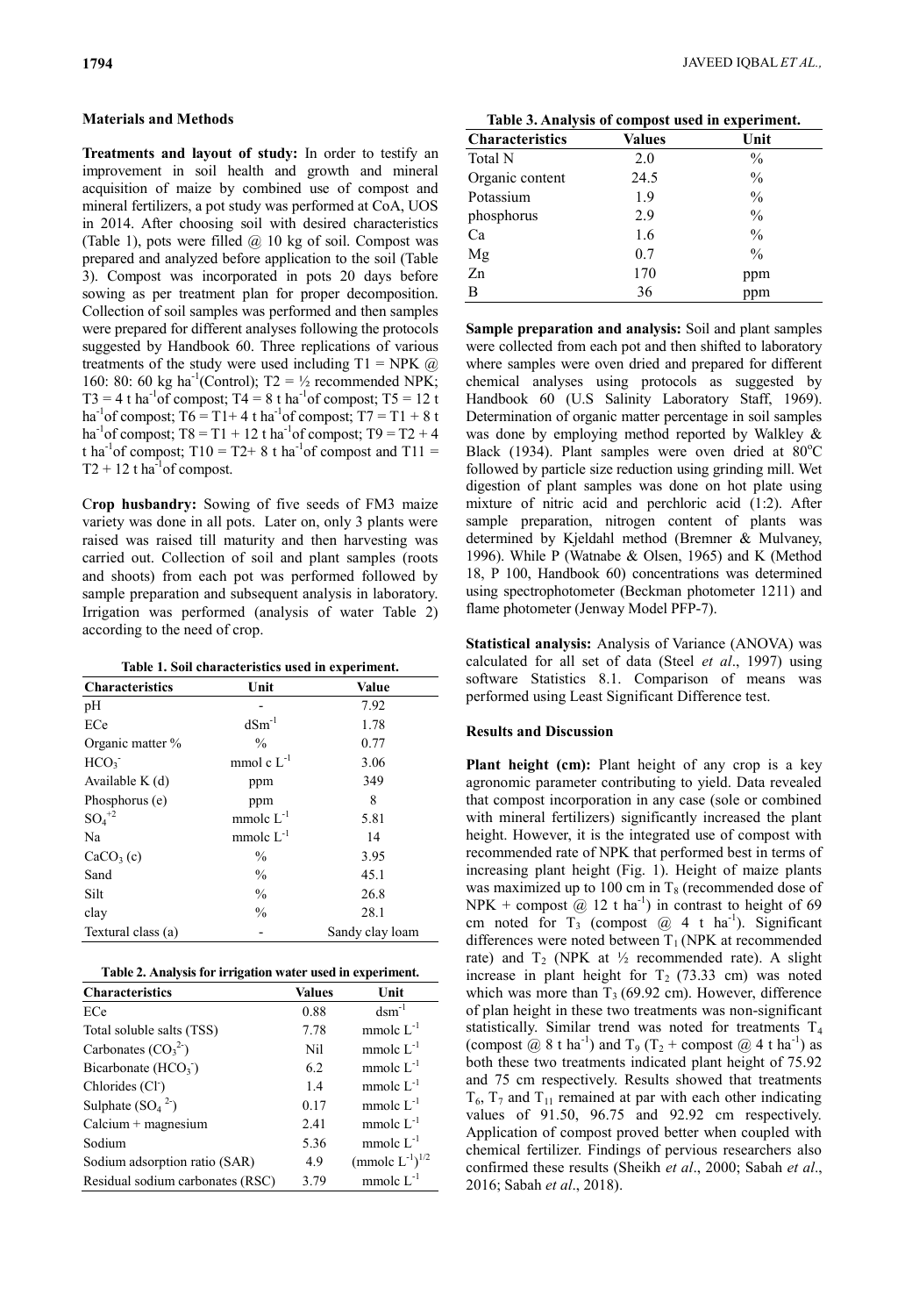**Total biomass (g):** Data indicated that total biomass of maize plants enhanced by integrated application of compost and mineral fertilizers as compared to those pots receiving only compost or mineral fertilizer (Fig. 2). Minimum biomass (23.67 g) was noted in  $T_3$  receiving 4 t ha<sup>-1</sup> of compost. Whereas, maximum value (49.32 g) was recorded in  $T_8$  (T<sub>2</sub> + 12 t ha<sup>-1</sup> of compost). Significant differences were noted between  $T_1$  (recommended dose of NPK) and  $T_2$  (half recommended dose of NPK). A slight increase in biomass for  $T_2$  (28.33 g) was noted which was more than  $T<sub>3</sub>$  (23.66 g). However, difference of plant dry weight in these two treatments was non-significant statistically. Similar trend was noted for treatments  $T_4$  (compost  $\omega/8$  t ha<sup>-1</sup>) and T<sub>9</sub> (T<sub>2</sub> + compost @ 4 t ha<sup>-1</sup>) and both these two treatments indicated plants dry weight 32.33 and 32.0 g respectively. Finding of Coulibaly *et al*., (2019) also support these results by concluding that use of compost caused greater grain and fodder yields of maize. Similarly, Aziz *et al.*, (2010) also reported the effectiveness of integrated use of compost and mineral nutrients for improvement of maize yield.

**Root length (cm):** Integrated effect of compost and mineral fertilizers on root length of maize plants is presented in (Fig. 3). Use of compost indicated significant effect on root length of maize plants. Minimum root length (14.17 cm) was noted in  $T_3$  (compost  $@$  4 t ha<sup>-1</sup>). On the other hand, maximum value of root length (29.58 cm) was noted for  $T_8$  ( $T_1$  + compost @ 12 t ha<sup>-1</sup>). Significant differences were noted between  $T_1$  (NPK at recommended rate) and  $T_2$  (NPK at  $\frac{1}{2}$  recommended rate). A little increase in root length of  $T_2$  (15.0 cm) when compared with  $T_3$ (14.17 cm). However, difference of root length in these two treatments was non-significant statistically. Similar trend was noted for treatments  $T_4$  (compost @ 8 t ha<sup>-1</sup>) and  $T_9$  ( $T_2$ + compost  $(a)$  4 t ha<sup>-1</sup>) as both these two treatments indicated root length 16.25 and 17.0 cm respectively. Results showed that treatments  $T_6$  (T<sub>1</sub> + Compost( $\hat{\omega}$ ) 4 t ha <sup>1</sup>) and T<sub>11</sub> (T<sub>2</sub> + compost@ t ha<sup>-1</sup>) remained at par with each other indicating values 23.25 and 24.75 cm respectively. Our findings are similar to the conclusions of Sabah *et al*., (2018) who determined that collective application of small amount of inorganic fertilizers and compost increased maize yield parameters. *Shah et al*., (2007) also reported an enhancement in root growth when compost was applied with mineral fertilizers.

**Soil organic matter (%):** A useful indicatory of nutritional status of soil is organic matter. Results related to effect of compost and mineral fertilizers on soil organic matter fractions are depicted in (Fig. 4). This effect was found positive when application of compost was done either separately or in integration with mineral fertilizers. The lower most soil organic matter content (0.68 %) was recorded in  $T_2$  (NPK at  $\frac{1}{2}$  recommended rate). On the other hand, highest level of 1.73 % organic matter was found in T<sub>8</sub> (T<sub>1</sub> + Compost @ 12 t ha<sup>-T</sup>). Treatments T<sub>1</sub>  $(0.89)$ , T<sub>3</sub> (0.81), T<sub>4</sub> (0.82), T<sub>5</sub> (0.89), T<sub>6</sub> (1.08), T<sub>7</sub> (1.28),  $T_9$  (0.86),  $T_{10}$  (0.97) and  $T_{11}$  (1.16 %) revealed significant differences when compared with each other. It was observed that organic content of soil was more where the application of compost was more. Findings of that this research study were in same direction of pervious researchers like Sarwar (2005), (Sabah *et al*., 2016) and

Sarwar *et al*., (2020) who stated that soil organic matter status up graded by use of compost.

**Soil nitrogen contents (%):** Results concerning integrated effect of compost and mineral fertilizers on nitrogen percentage of soil (Fig. 5) revealed considerable alteration regarding nitrogen content in the soil when adjudged statistically. Treatment receiving  $4$  t ha<sup>-1</sup> of compost  $(T_3)$  proved inferior to all other treatments in terms of soil nitrogen percentage (0.03%). On the other hand, treatment receiving  $12$  t ha<sup>-1</sup> of compost in addition to mineral fertilizer at recommended rate  $(T_8)$  rate proved superior in this regard with value of 0.08% nitrogen content. It was noticed that better results were achieved where combined application of compost with mineral fertilizers was done as compare to their sole use. Literature suggested that compost contain significant quantities of phosphorus, nitrogen, and potassium and it also contains carbon that can raise the organic matter fraction in soils (Chivenge *et al*., 2011; Jothimani & Sangeetha, 2012; Sabah *et al*., 2016; Sarwar *et al*., 2020).

**Soil phosphorus contents (ppm):** Phosphorus performs critical roles in many important processes in plants. A significant improvement in soil P content was noticed by incorporation of compost at different rate with and without mineral fertilizers (Fig. 6). Treatment  $T_8$  receiving 12 t ha<sup>-1</sup> of compost along with mineral fertilizer at recommended rate performed best in terms of increasing phosphorus concentration showing value of 16.67 ppm while, lowest concentration of P was observed in treatment  $T_2$  where mineral fertilizers were applied at half recommended rate. Treatments  $T_1$  (NPK at recommended rate),  $T_2$  (NPK at ½ recommended rate) and  $T_3$  (4 t ha<sup>-1</sup> of compost) remained at par statistically. Findings of other scientists also favored these results suggesting that it is the integrated use of compost in different combinations with mineral fertilizers that performed better than their sole use (Rautarary *et al*., 2003). Sabah *et al*., (2016), Sabah *et al*., (2018) and Sarwar *et al*., (2020) also suggested that compost use improved soil organic matter and subsequently P,  $Ca^{2+}$ , Mg<sup>2+</sup> and, K<sup>+</sup> concentrations.

**Soil potassium contents (ppm):** Improvement in soil potassium concentration by combined use of compost and mineral fertilizers was depicted in (Fig. 7). The effect was found positive in terms of soil potassium concentration. Highest K content (203 ppm) was observed for  $T_8$  (recommended dose of NPK + Compost @ 12 t ha<sup>-1</sup>) followed by  $T_{11}$  ( $T_2$  + 12 t ha<sup>-1</sup> of compost) with value of 197 ppm and lowest soil K content (109 ppm) was recorded in  $T_2$  (NPK at  $\frac{1}{2}$  recommended rate). It was observed that potassium concentration was more where the dose of compost was more. Results and findings of previous researchers are also in the same direction. Bokhtiar & Sakurai (2005) noted an increase in calcium, potassium, copper, magnesium, phosphorus, manganese, zinc and iron concentrations with the use of organic manure versus inorganic fertilizers. Sarwar *et al*., (2020) also stated that combine use of compost and chemical fertilizers would be capable in maintaining better soil fertility status.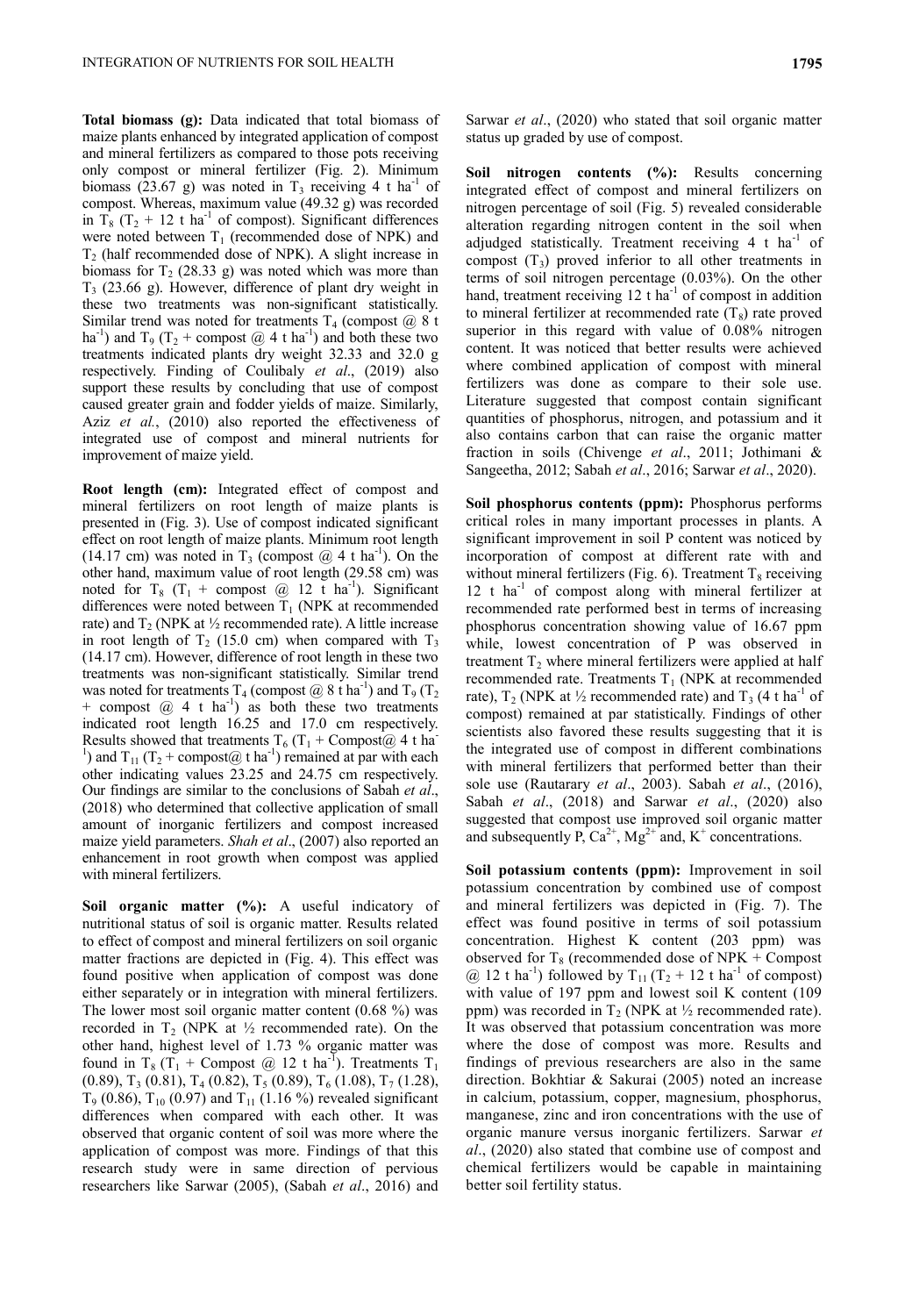













Fig. 3. Integrated effect of compost with mineral fertilizers on root length (cm) in maize.

Fig. 4. Integrated effect of compost with mineral fertilizers on soil organic matter (%).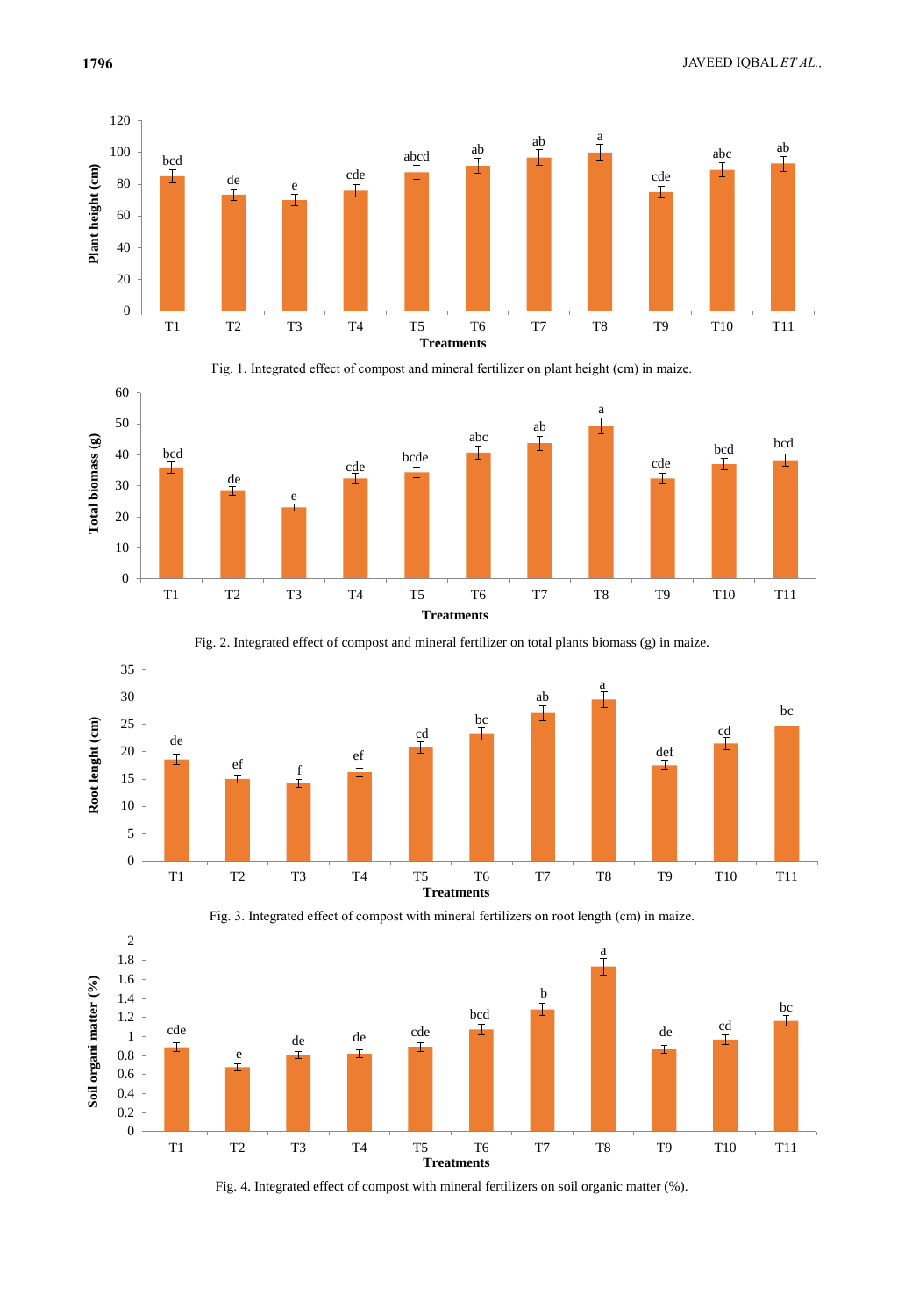

Fig. 5. Integrated Effect of compost with mineral fertilizers on soil nitrogen (%).



Fig. 6. Integrated Effect of compost with mineral fertilizers on available phosphorus (ppm).

**Nitrogen concentration in maize plants:** Integrated effect of compost and mineral fertilizers on nitrogen concentration of maize shoot has been presented in (Fig. 8). The lowest value of shoot nitrogen content was noticed in T<sub>3</sub> (compost  $@ 4 t$  ha<sup>-1</sup>) showing level of 0.71%. Maximum value of nitrogen 3.17% was noted for  $T_8$  (T<sub>1</sub>+ compost @ 12 t ha<sup>-1</sup>) followed by T<sub>7</sub> (T<sub>1</sub>+ compost  $\omega$  8 t ha<sup>-1</sup>) with a value of 2.98%. A minor increase in nitrogen concentration for  $T_2$  (0.89) was noted which was more than  $T_3$  (0.71%) but difference of these two treatments was non-significant statistically. Significant differences were noted between  $T_1$  (NPK at recommended rate) and  $T_2$  (NPK at  $\frac{1}{2}$  recommended rate). Bokhtiar & Sakurai (2005), Sabah *et al*., (2018) also reported the same. Similarly, Sial *et al*., (2007) findings also favored results of this study.

**Phosphorus concentration in maize plants:** A significant improvement in maize P concentration by use of compost in integration with mineral fertilizers was depicted in (Fig. 9). Minimum phosphorus concentration (0.19%) was found in  $T_2$  (NPK at recommended rate). Maximum phosphorus concentration 1.05% was noted for  $T_8$  (T<sub>1</sub> + compost @ 12 t ha<sup>-1</sup>). There were significant differences among treatments  $T_3$  (compost @ 4 t ha<sup>-1</sup>),  $T_4$ 

(compost @ 8 t ha<sup>-1</sup>), T<sub>6</sub> (T<sub>1</sub> + Compost @ 4 t ha<sup>-1</sup>), T<sub>8</sub> (T<sub>1</sub> + compost @ t ha<sup>-1</sup>),  $T_9(T_1 +$  compost @ 4 t ha<sup>-1</sup>),  $T_{10} (T_2$ + compost  $\omega$  8 t ha<sup>-1</sup>) and T<sub>11</sub> (T<sub>2</sub> + compost  $\omega$  12 t ha<sup>-1</sup>). Findings of Ahmad *et al*., (2007), Sabah *et al*., (2018) and Sarwar *et al*., (2020) also indicated that nutrient concentrations in leaves of maize were improved with organic manure than with mineral fertilizer alone.

**Potassium concentration in maize plants:** Results concerning integrated effect of compost and mineral fertilizers on maize shoot potassium content (Fig. 10) revealed that there was a significant alteration regarding maize shoot potassium content when adjudged statistically. Highest noted value for maize shoot potassium content was 2.80% in  $T_8$  ( $T_1$  + compost  $12$  t ha<sup>-1</sup>) and lowest potassium concentration maize shoot (1.80%) was found for treatment  $T_2$  (NPK) at ½ recommended rate). It was noticed that concentration of potassium was gradually enhanced with the increase of compost dose and the best results were obtained by combined use of compost and fertilizers. (Bokhtiar & Sakurai, 2005) and Sial *et al*., (2007) also reported an improvement in NPK contents of maize plant as a result of integrated use of compost and mineral nutritional sources.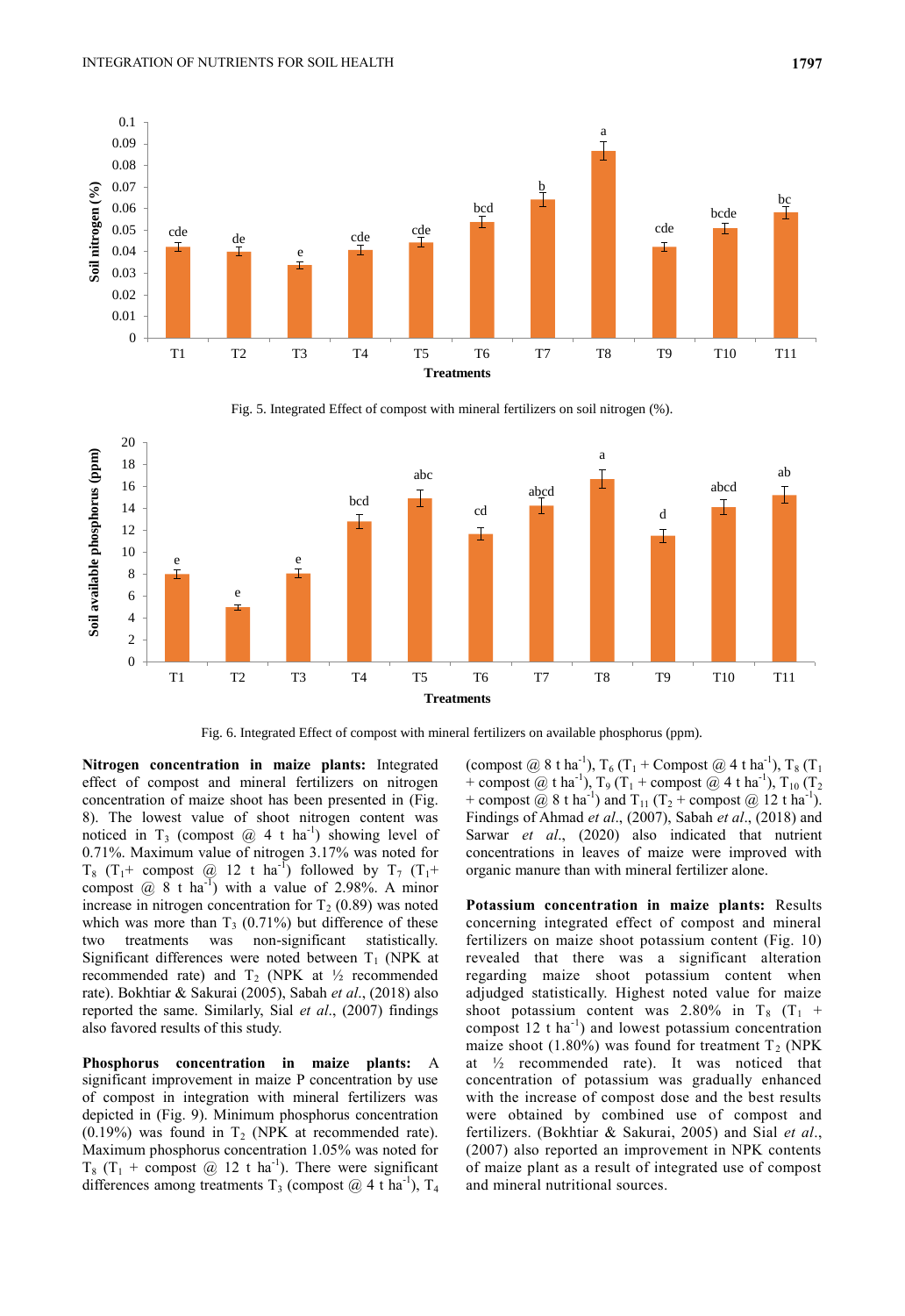

Fig. 7. Integrated Effect of compost with mineral fertilizers on potassium concentration in soil (ppm).



Fig. 8. Integrated effect of compost with mineral fertilizers on nitrogen concentration in maize plants (%).

**Nitrogen concentration in roots of maize plants (%):** A significant improvement in N concentration of maize root by integrated use of compost and mineral fertilizers was depicted in (Fig. 11). Minimum N concentration (0.68 %) was found in  $T_3$  (compost  $@$  4 t ha<sup>-1</sup>) that was reached to maximum value of N concentration 3.11 % was noted for  $T_8$  $(T_1 + \text{compact } \textcircled{a} 12 \text{ t} \text{ ha}^{-1})$ . Treatment  $T_7$   $(T_1 + \text{compact } \textcircled{a} 8)$  $\text{tha}^{-1}$ ) stand next in this regard showing a value of 2.94% nitrogen. A minor increase in nitrogen concentration for  $T_2$  $(0.86)$  was noted which was more than T<sub>3</sub>  $(0.68\%)$  but difference of these two treatments was also non-significant statistically. Significant differences were noted between  $T_1$ (NPK at recommended rate) and  $T_2$  (NPK at  $\frac{1}{2}$ recommended rate). Integrated use of compost and chemical fertilizers proved better than single application of compost and NPK fertilizers. Results of Shah *et al*., (2007) also supported these findings regarding improvement in  $N$  % by application of compost treatment. Similarly, it was concluded that mineral fertilizer + compost performed better in boosting maize nutrient content (Zhang *et al*., 2000).

**Phosphorus concentration in roots of maize plants (%):**  Results concerning effect of compost and mineral fertilizers on maize root P content (Fig. 12) revealed considerable enhancement in root P content of maize when adjudged statistically. Highest noted value for root P content was 0.97 % in  $T_8$  ( $T_1$  + compost 12 t ha<sup>-1</sup>) and lowest P concentration of maize root (0.18%) was found for treatment  $T_2$  (NPK at  $\frac{1}{2}$  recommended rate). Compost

incorporation improved soil organic matter content and other characteristics that contribute to better growth environment for plant with improved nutrients uptake (Sarwar *et al*., 2020). Ribeiro *et al*., (2007) also stated that nutrient uptake by roots, chlorophyll content, root vigor and soluble sugar were enhanced through the use of compost.

**Potassium concentration in roots of maize plants (%):**  An improvement in potassium concentration of maize roots by addition of compost and inorganic fertilizers was presented in (Fig. 13). Results indicated that use of chemical fertilizers with compost positively affected potassium uptake by maize roots. Maximum potassium concentration of 2.78% was noted for  $T_8$  (T<sub>1</sub> + compost 12 t ha<sup>-1</sup>) and minimum potassium concentration in plant roots (1.76%) was noted for treatment  $T_2$  (NPK at  $\frac{1}{2}$ recommended rate). Treatments T<sub>3</sub> (compost  $@$  4 t ha<sup>-1</sup>), T<sub>6</sub>  $(T_1 + \text{Compost@ } 4 \text{ t ha}^{-1})$  and  $T_9(T_2 + \text{compost @ } 4 \text{ t ha}^{-1})$ proved to be significant statistically. However, treatments  $T_1$  and  $T_4$  (compost @ 8 t ha<sup>-1</sup>) remained at par in term of statistics. In the same way,  $T_7(T_1 + \text{compact } @ 8 \text{ t ha}^{-1})$  and  $T_{11}$  (T<sub>2</sub> + compost @ 12 t ha<sup>-1</sup>) were also at par statistically. But the concentration of potassium was gradually enhanced with the increase of compost dose and the best results were obtained by combined use of compost and fertilizers. Warman and Termeer (2005) and Mantovi *et al*., (2005) also claimed that nutrient acquisition of maize plant increased with the use of compost.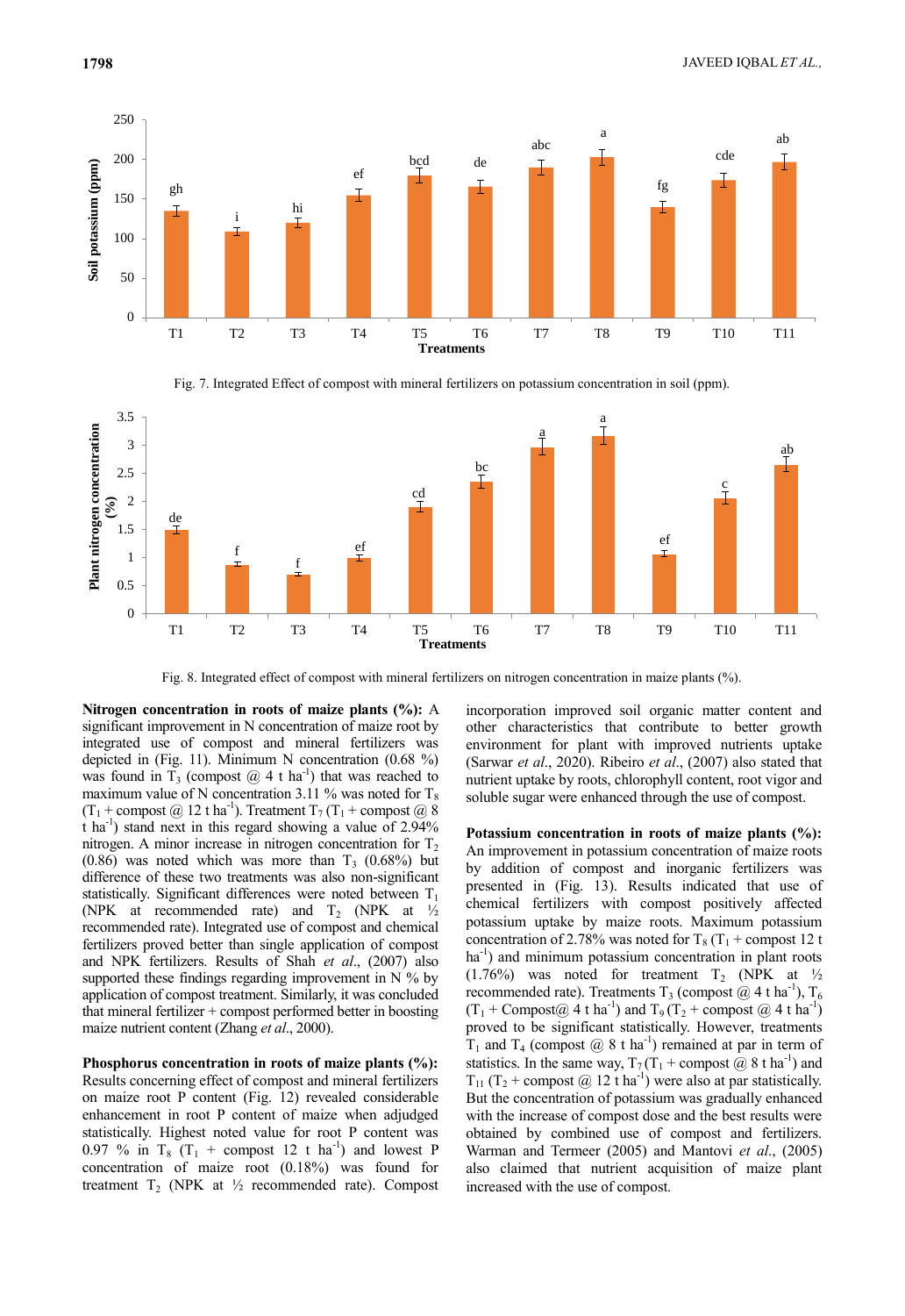

Fig. 9. Integrated effect of compost with mineral fertilizers on phosphorus concentration in maize plants (%).



Fig. 10. Integrated effect of compost with mineral fertilizers on potassium concentration in maize plants (%).



Fig. 11. Integrated effect of compost with mineral fertilizers on N concentration in roots of maize plants (%).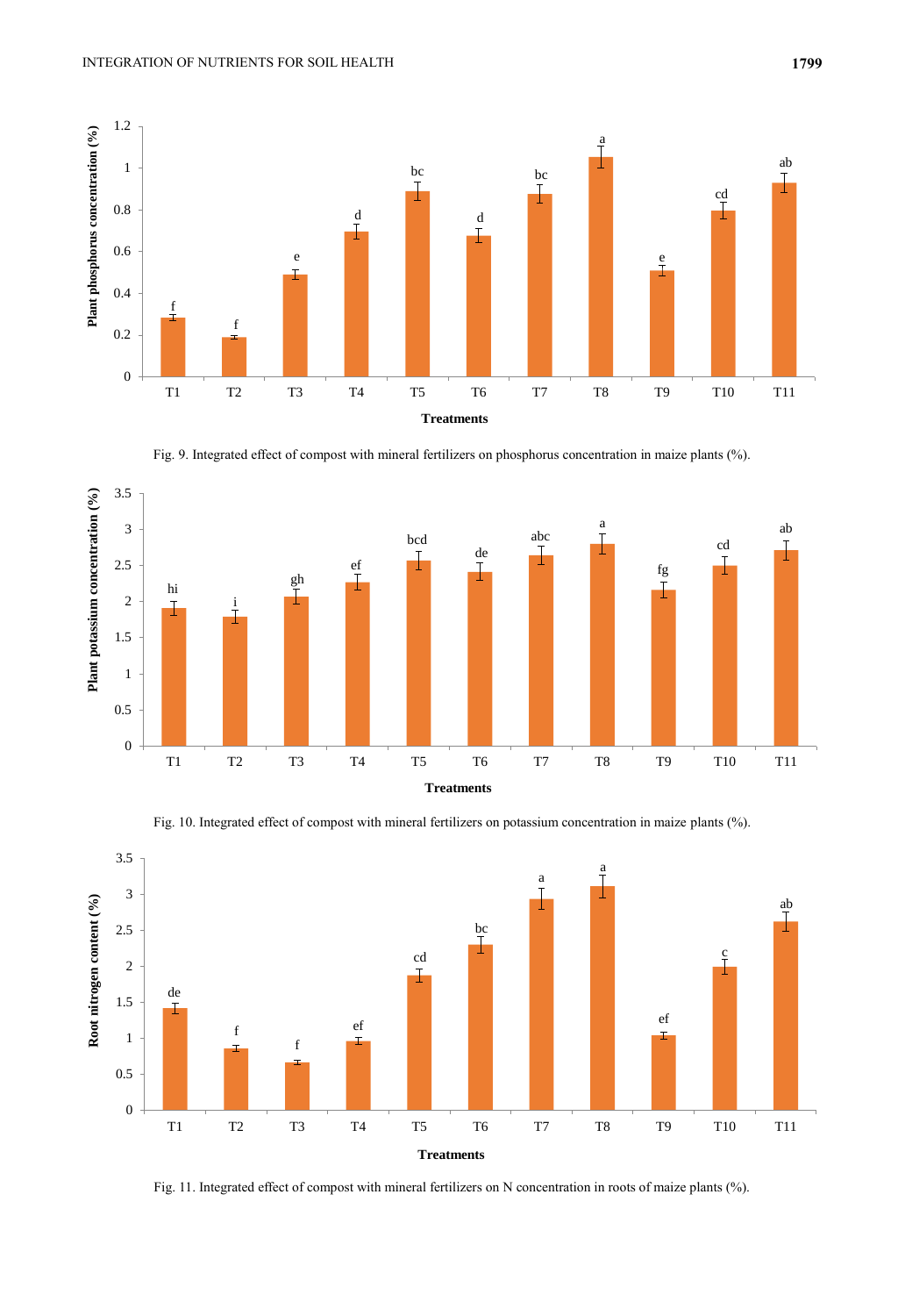

Fig. 12. Integrated effect of compost with mineral fertilizers on P concentration in roots of maize plants (%).



Fig. 13. Integrated effect of compost with mineral fertilizers on K concentration (%) in roots of maize plants (%).

### **Conclusion**

Integrated effect of compost and mineral fertilizers at recommended rate increased the root and shoots biomass of maize plant and also depicted positive effect on soil chemical properties. Hence, it can be said that recommended dose of NPK when coupled with compost  $@ 12$  t ha<sup>-1</sup> significantly improved the agronomic performance of maize as well as soil chemical properties.

#### **References**

- Ahmad, M., R. Ahmad and A. Rehman. 2007. Crowding stress tolerance in maize hybrids. Economic and Business Review, The Daily Dawn, Lahore, Pakistan. October 17-22. pp. 3.
- Al-Bataina, B.B, T.M. Young and E. Ranieri. 2016. Effects of compost age on the release of nutrients. *ISWCR*., 4: 230- 236. https://doi.org/10.1016/j.iswcr.2016.07.003.
- Allison, L.E. and C.D. Moodie. 1965. In: Methods of soil analysis, (Ed.): C.A. Black Part 2: Chemical and microbiological properties. *Am Soc. Agron., Madison,* Wisconsin. pp. 1379-1396.
- Arain, G.N. 2013. Crop manager agronomy center pivot irrigation system valley irrigation Pakistan (private), limited (January).
- Aziz, T., S. Ullah, A. Sattar, M. Nasim, M. Farooq and M.M. Khan. 2010. Nutrient availability and maize (*Zea mays* L.) growth in soil amended with organic manures. *Int. J. Agri. Biol*., 12: 621-624.
- Beck-Broichsitter, S., H. Fleige and R. Horn. 2018. Compost quality and its function as a soil conditioner of recultivation layers – a critical review. *Int. Agrophys*., 32(1): 11-18.
- Bokhtiar, S.M. and K. Sakurai. 2005. Effects of organic manure and chemical fertilizer on soil fertility and productivity of plant and ratoon crops of sugarcane. *Arch. Agron. & Soil Sci.*, 51: 325-334.
- Chivenge, P., B. Vanlauwe and J. Six. 2011. Does the combined application of organic and mineral nutrient sources influence maize productivity? A meta-analysis *Plant Soil*.,  $342:1 - 30.$
- Coulibaly, S.S., K.I. Kouassi, K.K. Koffi and B.I.A. Zoro. 2019. Effect of compost from different animal manures on maize (*Zea mays*) growth. *J. Exp. Biol. & Agri. Sci.*, 7(2): 178-185.
- Dhaliwal, S.S., R.K. Naresh, A. Mandal, M.K. Walia, R.K. Gupta, R. Singh and M.K. Dhaliwal. 2019. Effect of manures and fertilizers on soil physical properties, build-up of macro and micronutrients and uptake in soil under different cropping systems: a review, *J. Plant Nutri.*, 42:20, 2873-2900, DOI: 10.1080/01904167.2019.1659337.
- El-Sayed, G.K. 2015. Some physical and chemical properties of compost. *Int. J. Waste Resour*., 5: 172. doi:10.4172/2252-5211.